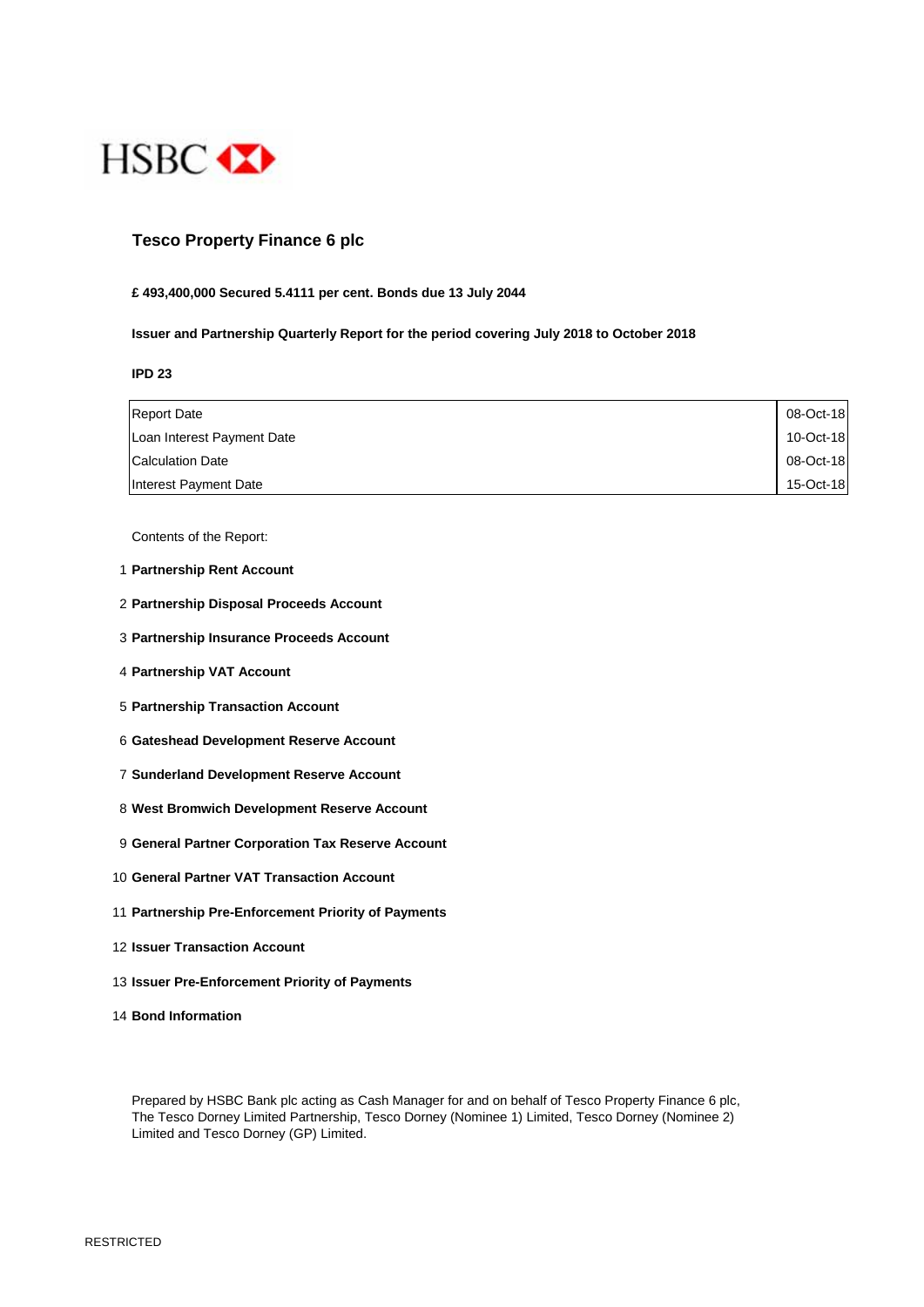**1. Partnership Rent Account**

|             | Opening Balance                                             | 9.397.81 Cr     |       |
|-------------|-------------------------------------------------------------|-----------------|-------|
| <b>DATE</b> | <b>ENTRY DETAILS</b>                                        | AMOUNT (£)      | Cr/Dr |
|             |                                                             |                 |       |
| 01-Aug-18   | Credit Interest                                             | 308.55 Cr       |       |
| 01-Sep-18   | <b>Credit Interest</b>                                      | 3.44 Cr         |       |
| 27-Sep-18   | Tesco Rent                                                  | 6,800,837.92 Cr |       |
| 01-Oct-18   | <b>Credit Interest</b>                                      | 226.57 Cr       |       |
| 10-Oct-18   | Credit Interest Transfer to Partnership Transaction Account | 538.56 Dr       |       |
| 10-Oct-18   | To Partnership Transaction Account                          | 6,810,235.73 Dr |       |
|             | <b>Closing Balance</b>                                      | $0.00$ Cr       |       |

# **2.Partnership Disposal Proceeds Account**

# **3.Partnership Insurance Proceeds Account**

# **4. Partnership VAT Account**

Ĭ.

|                                     | Opening Balance                                                                                                   | 2,613,228.12 Cr                                       |       |
|-------------------------------------|-------------------------------------------------------------------------------------------------------------------|-------------------------------------------------------|-------|
| <b>DATE</b>                         | <b>ENTRY DETAILS</b>                                                                                              | AMOUNT (£)                                            | Cr/Dr |
| 30-Jul-18<br>27-Sep-18<br>10-Oct-18 | <b>HMRC VAT payment</b><br><b>Tesco Dorney Limited Partnership</b><br>Transfer to Partnership transaction account | 1,236,910.29 Dr<br>1,244,393.22 Cr<br>1,376,317.83 Dr |       |
|                                     | <b>Closing Balance</b>                                                                                            | 1,244,393.22 Cr                                       |       |

#### **5. Partnership Transaction Account**

|              | Opening Balance                     | 52.059.22 Cr        |
|--------------|-------------------------------------|---------------------|
| DATE         | <b>ENTRY DETAILS</b>                | AMOUNT (£)<br>Cr/Dr |
| 08-Oct-18    | <b>Credit Interest</b>              | 49.52 Cr            |
| $08$ -Oct-18 | <b>Credit Interest</b>              | 1,421.64 Cr         |
| 10-Oct-18    | Credit Interest from other accounts | 3.228.01 Cr         |
| 10-Oct-18    | Transfer from Rent                  | 6,810,235.73 Cr     |
| 10-Oct-18    | Transfer from VAT                   | 1,376,317.83 CR     |
| 10-Oct-18    | <b>Trustee Fee</b>                  | 1,500.00 Dr         |
| $10$ -Oct-18 | <b>Ongoing Fee</b>                  | 40.800.00 Dr        |
| $10$ -Oct-18 | <b>Expenses</b>                     | 9.062.03 Dr         |
| 10-Oct-18    | Partnership Swap payment            | 988,024.20 Cr       |
| 10-Oct-18    | <b>Partnership Debt</b>             | 7.865.329.24 Dr     |
| 10-Oct-18    | Spen Hill                           | 190,052.89 Dr       |
| 10-Oct-18    | Payment to Distribution Account     | 624,591.99 Dr       |
|              | <b>Closing Balance</b>              | 500.000.00 Cr       |

## **Expense Reserve Ledger - Max GBP 500,000.00**

| DATE                   | <b>ENTRY DETAILS</b>                            | AMOUNT (£)                    | Cr/Dr |
|------------------------|-------------------------------------------------|-------------------------------|-------|
| 10-Oct-18<br>10-Oct-18 | Ledger Receipts to date<br><b>Ledger Credit</b> | 52,059.22 Cr<br>447,940.78 Cr |       |
|                        | <b>Closing Balance</b>                          | 500,000.00 Cr                 |       |

#### **6. Gateshead Development Reserve Account**

|              | Opening Balance                                             | 2,973,423.18 Cr     |
|--------------|-------------------------------------------------------------|---------------------|
| <b>DATE</b>  | <b>ENTRY DETAILS</b>                                        | AMOUNT (£)<br>Cr/Dr |
|              |                                                             |                     |
| 01-Aug-18    | <b>Credit Interest</b>                                      | 366.67 Cr           |
| 03-Sep-18    | <b>Credit Interest</b>                                      | 1,055.08 Cr         |
| 10-Sep-18    | <b>Expenses</b>                                             | 2,040.00 Dr         |
| 10-Sep-18    | Expenses                                                    | 23,940.02 Dr        |
| 10-Sep-18    | <b>Expenses</b>                                             | 117,851.65 Dr       |
| 01-Oct-18    | <b>Credit Interest</b>                                      | 879.73 Cr           |
| $10$ -Oct-18 | Credit Interest Transfer to Partnership Transaction Account | 2,301.48 Dr         |
|              | Closing Balance                                             | 2.829.591.51 Cr     |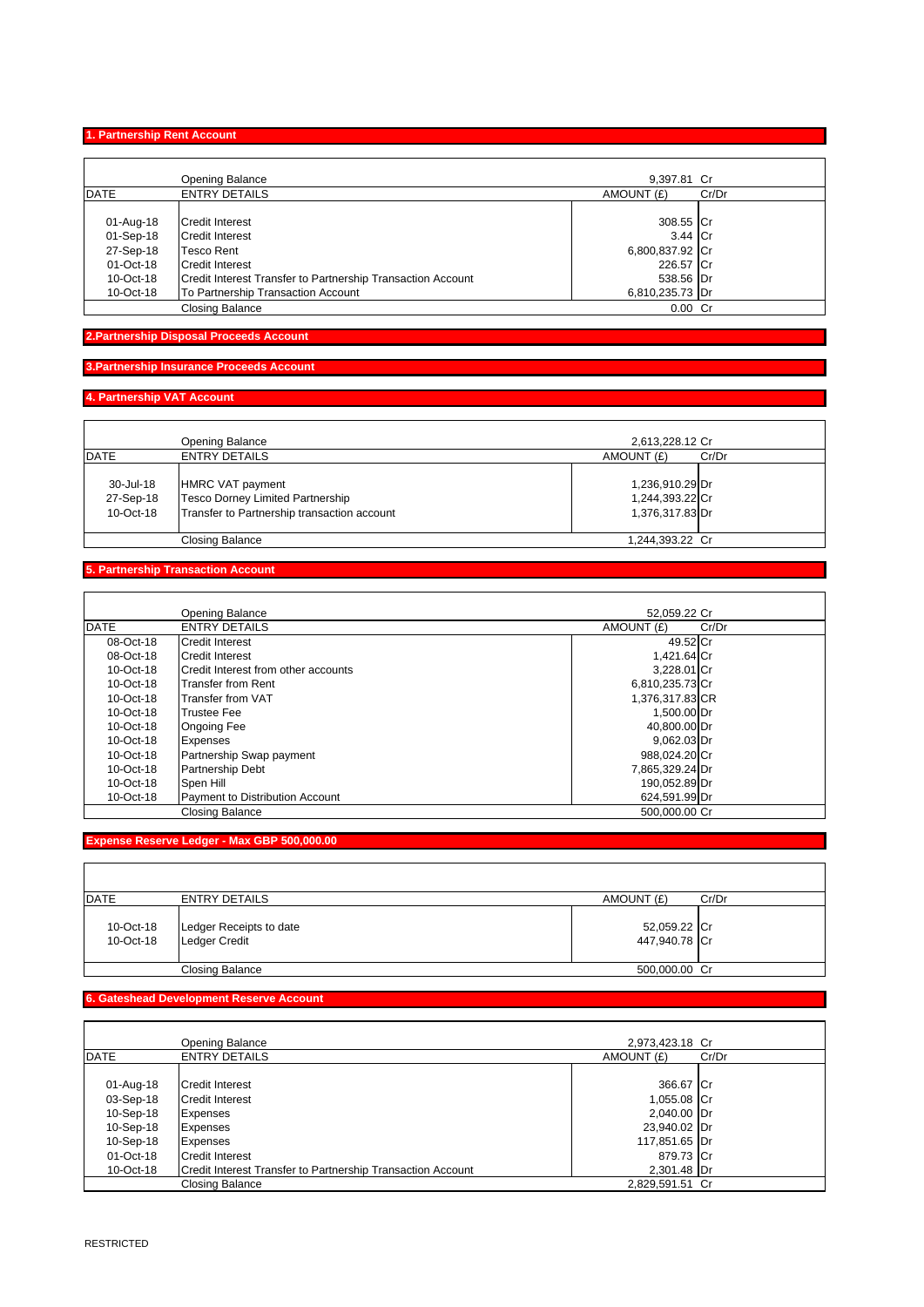# **7. Sunderland Development Reserve Account**

 $\mathbf{r}$ 

|             | Opening Balance                                             | 480,653.41 Cr |       |
|-------------|-------------------------------------------------------------|---------------|-------|
| <b>DATE</b> | <b>ENTRY DETAILS</b>                                        | AMOUNT (£)    | Cr/Dr |
|             |                                                             |               |       |
| 01-Aug-18   | <b>Credit Interest</b>                                      | 59.27 Cr      |       |
| 03-Sep-18   | Credit Interest                                             | 170.55 Cr     |       |
| 01-Oct-18   | <b>Credit Interest</b>                                      | 147.56 Cr     |       |
| 10-Oct-18   | Credit Interest Transfer to Partnership Transaction Account | 377.38 Dr     |       |
|             | Closing Balance                                             | 480.653.41 Cr |       |

# **8. West Bromwich Development Reserve Account**

|             | <b>Opening Balance</b>                                      | 13,500.54 Cr |       |
|-------------|-------------------------------------------------------------|--------------|-------|
| <b>DATE</b> | <b>ENTRY DETAILS</b>                                        | AMOUNT (£)   | Cr/Dr |
|             |                                                             |              |       |
| 01-Aug-18   | Credit Interest                                             | 1.66 Cr      |       |
| 03-Sep-18   | <b>Credit Interest</b>                                      | 4.79 Cr      |       |
| 01-Oct-18   | <b>Credit Interest</b>                                      | 4.14 Cr      |       |
| 10-Oct-18   | Credit Interest Transfer to Partnership Transaction Account | 10.59 Dr     |       |
|             | <b>Closing Balance</b>                                      | 13,500.54 Cr |       |

**9. General Partner Corporation Tax Reserve Account** 

**10. General Partner Vat Transaction Account**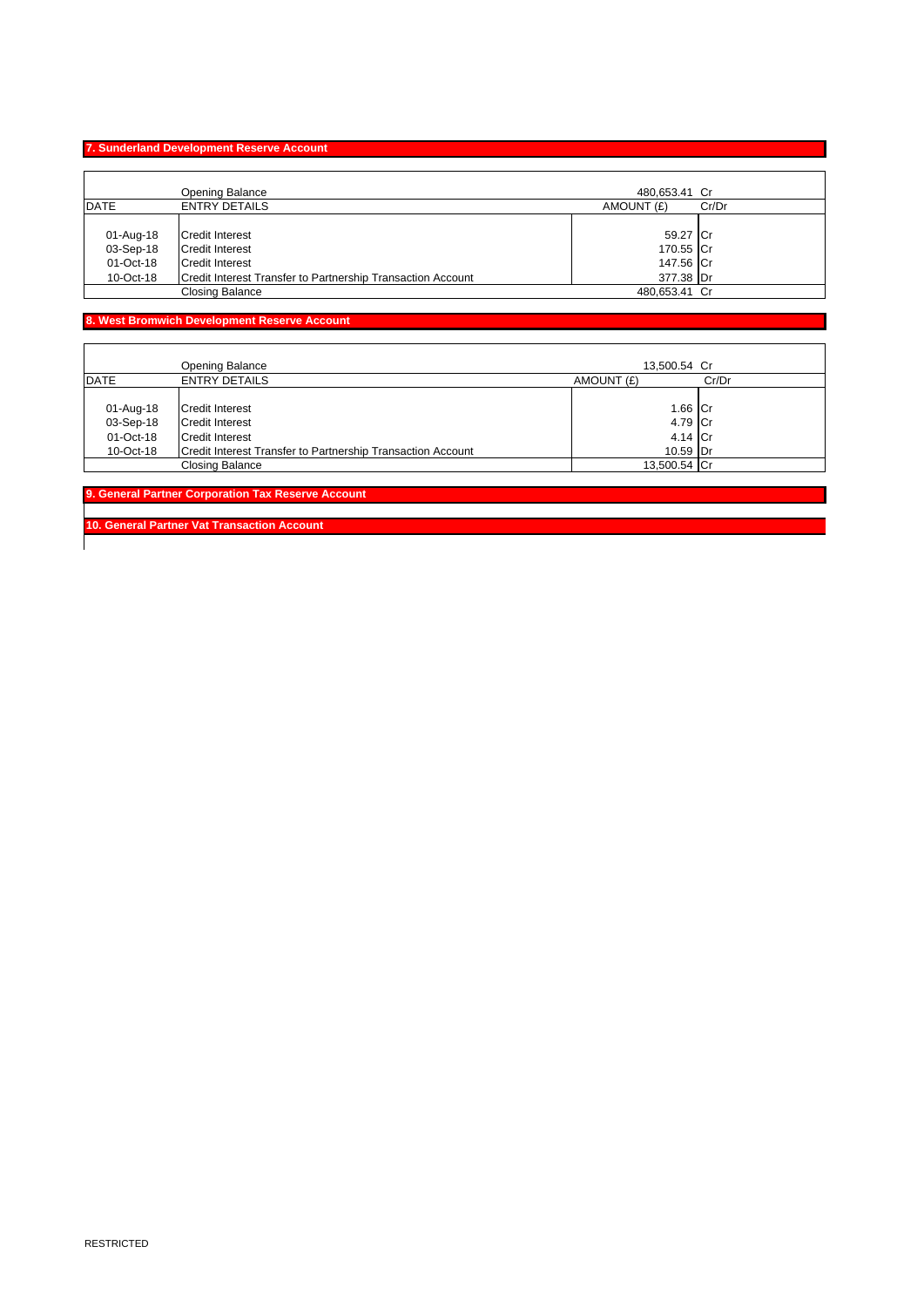## **11. Partnership Pre-Enforcement Priority of Payments**

|           |                                                                                    | <b>Funds Paid Out of</b> | <b>Funds Received into</b> |
|-----------|------------------------------------------------------------------------------------|--------------------------|----------------------------|
| Date      |                                                                                    | account(E)               | account(E)                 |
| 10-Oct-18 |                                                                                    |                          |                            |
|           | <b>Partnership Available Funds</b>                                                 |                          |                            |
|           |                                                                                    |                          |                            |
|           | a Rental Income                                                                    |                          | 6,810,235.73               |
|           | b Funds from Issuer under Partnership Swaps                                        |                          | 5,650,626.00               |
|           | c From Partnership VAT Account                                                     |                          | 1,376,317.83               |
|           | d From Partnership Disposal Proceeds Account                                       |                          |                            |
|           | e From Partnership Insurance Proceeds Account                                      |                          |                            |
|           | f Interest received by the Partnership Accounts and Rent Account                   |                          | 4,699.17                   |
|           | g Eligible Investment Earnings by Partnership                                      |                          |                            |
|           | h Advance under Partnership Expenses Facility                                      |                          |                            |
|           | i Net proceeds of a CPO Disposal or a Mortgage Property                            |                          |                            |
|           | From 3rd anniversay of Closing, funds from Subordinated Loan Reserve Ledger        |                          |                            |
|           | k Net proceeds of a disposal of a Mortgage Property                                |                          |                            |
|           | Any other sums standing to the credit of the Partnership Transaction Ac            |                          |                            |
|           | Partnership Expense Reserve Ledger                                                 |                          |                            |
|           | Interest Reserve Ledger                                                            |                          |                            |
|           |                                                                                    |                          |                            |
|           |                                                                                    |                          |                            |
|           |                                                                                    |                          |                            |
|           | Partnership Pre-Enforcement Priority of Payments                                   |                          |                            |
|           | a Partnership Security Trustee Fees                                                | 1,500.00                 |                            |
|           | b (Ongoing Partnership Facility Fee)                                               | 34,800.00                |                            |
|           | c Partnership Operating Expenses excluding GP UK Tax                               |                          |                            |
|           | d Partnership Operator Fee                                                         | 9,062.03                 |                            |
|           | d Property Advisor Fee (Annual 40K)                                                |                          |                            |
|           | d Nominees Corporate Services Provider Fee                                         |                          |                            |
|           | d Nominees Holdco Corporate Services Provider Fee                                  |                          |                            |
|           | d Nominees Side Letter payments                                                    |                          |                            |
|           | d Nominees Holdco Side Letter payments                                             |                          |                            |
|           | d Account Bank Fee                                                                 |                          |                            |
|           | d Cash Manager Fee                                                                 |                          |                            |
|           | d Woolwich Cash Manager Fee                                                        |                          |                            |
|           |                                                                                    |                          |                            |
|           | d Issuer Account Bank, PPA CM, CSP Fee (Ongoing Partnership Facility Fee)          | 5,250.00                 |                            |
|           | d Headlease payment                                                                |                          |                            |
|           | e Partnership Expenses Ledger payment (RPI Indexed)<br>f Partnership Debt Interest | 7,245.46<br>6,467,207.24 |                            |
|           | f Partnership Swap payment                                                         | 4,662,601.80             |                            |
|           | g Partnership Debt Principal                                                       | 1,398,122.00             |                            |
|           | Issuer Partnership Swap Termination Amount (Ongoing Partnership Facility           |                          |                            |
|           | h Fee)                                                                             | 750.00                   |                            |
|           | Property Pool Manager Fee (reserved)                                               | 190,052.89               |                            |
|           | Partnership Swap Termination Amount                                                |                          |                            |
|           | k Partnership Expenses Ledger payment                                              | 440,695.32               |                            |
|           | <b>Alteration Adjustment Rent</b>                                                  |                          |                            |
|           | m Substitution Adjustment Rent                                                     |                          |                            |
|           | n Credited to Subordinated Loan Reserve Ledger                                     |                          |                            |
|           | o Payments to the Subordinated Loan Facility Provider                              |                          |                            |
| D         | Partnership Distribution Account                                                   | 624,591.99               |                            |
|           | <b>Totals</b>                                                                      | 13,841,878.73            | 13,841,878.73              |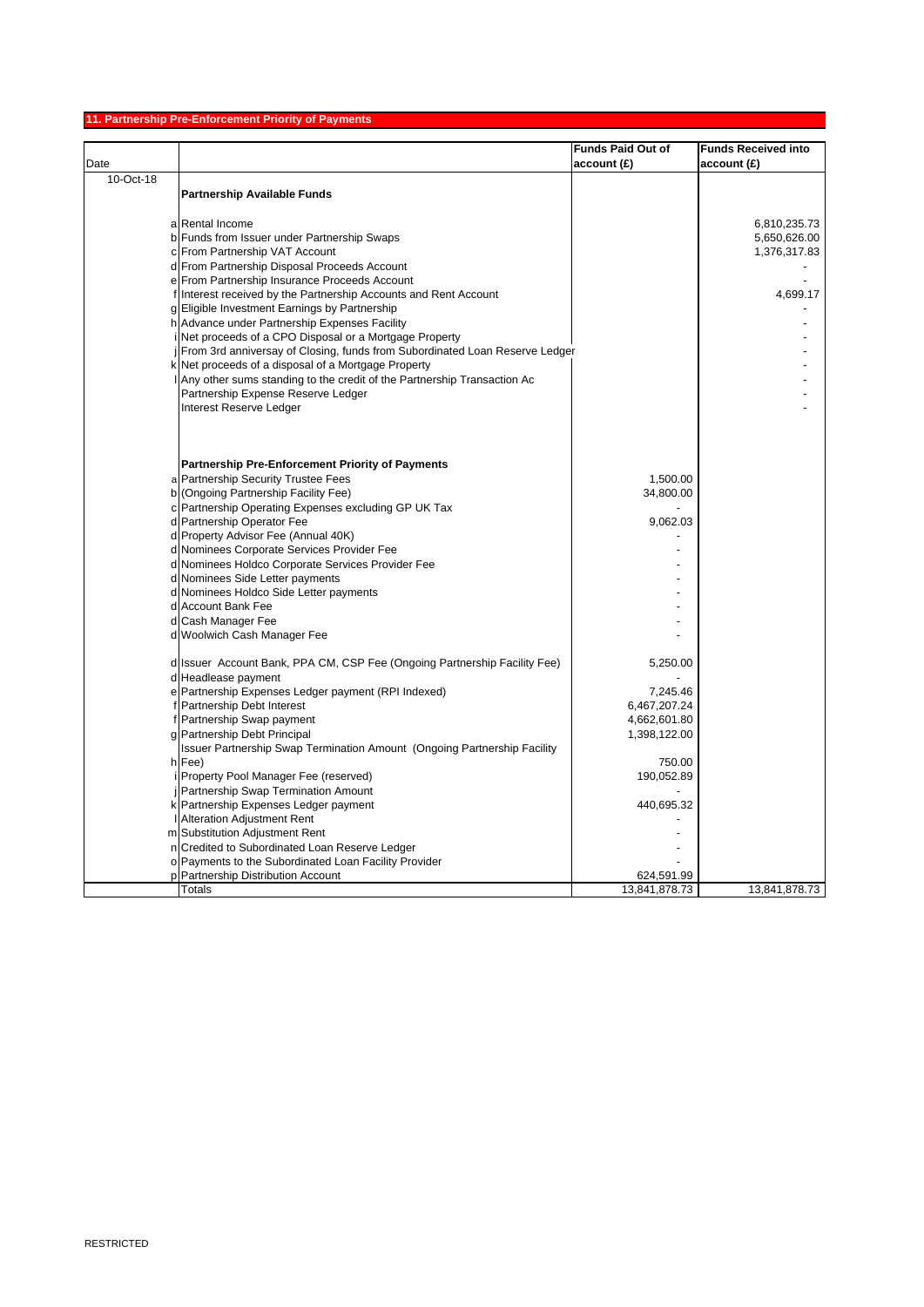# **12. Issuer Transaction Account**

|                                                                                                      | <b>Opening Balance</b>                                                                                                                                                         | 30,403.09 Cr                                                                                                              |
|------------------------------------------------------------------------------------------------------|--------------------------------------------------------------------------------------------------------------------------------------------------------------------------------|---------------------------------------------------------------------------------------------------------------------------|
| <b>DATE</b>                                                                                          | <b>ENTRY DETAILS</b>                                                                                                                                                           | AMOUNT (£)<br>Cr/Dr                                                                                                       |
| 01-Aug-18<br>03-Sep-18<br>01-Oct-18<br>15-Oct-18<br>15-Oct-18<br>15-Oct-18<br>15-Oct-18<br>15-Oct-18 | <b>Credit Interest</b><br><b>Credit Interest</b><br><b>Credit Interest</b><br><b>Swaps Receipts</b><br><b>Swap Pays</b><br><b>Partnership Debt</b><br>Expenses<br><b>Notes</b> | 15.90 ICR<br>10.79 ICR<br>9.34 CR<br>988,024.68 Cr<br>988,024.20 Dr<br>7,906,129.24 Cr<br>40,050.00 Dr<br>7,865,329.24 Dr |
|                                                                                                      | <b>Closing Balance</b>                                                                                                                                                         | 31,189.60 Cr                                                                                                              |

# **13. Issuer Pre-Enforcement Priority of Payments**

|           |                                                        | <b>Funds Paid Out of</b> | <b>Funds Received into</b> |
|-----------|--------------------------------------------------------|--------------------------|----------------------------|
| Date      |                                                        | account(E)               | account(E)                 |
| 15-Oct-18 |                                                        |                          |                            |
|           | Ilssuer Available Funds                                |                          |                            |
|           | a Funds due to Issuer under Partnership Swap Agreement |                          | 4,662,601.80               |
|           | b Amounts due to Issuer in respect of Partnership Loan |                          | 7,906,129.24               |
|           | c Any amount due to Issuer under Issuer Swap Agreement |                          | 5,650,626.00               |
|           | d Interest Received by Issuer on Transaction Account   |                          | 36.03                      |
|           | e Eigible Investment Earnings                          |                          |                            |
|           |                                                        |                          |                            |
|           |                                                        |                          |                            |
|           | <b>Issuer Pre-Enforcement Priority of Payments</b>     |                          |                            |
|           | a Bond Trustee Fee                                     | 1,200.00                 |                            |
|           | a Issuer Security Trustee Fee                          | 1,500.00                 |                            |
|           | b Issuer Operating Expenses                            | 32,100.00                |                            |
|           | Tax                                                    |                          |                            |
|           | c Issuer/Issuer Holdco Corporate Services Provider Fee |                          |                            |
|           | c Paying Agent Fee                                     | 500.00                   |                            |
|           | c Account Bank Fee                                     | 1,000.00                 |                            |
|           | c Cash Manager Fee                                     | 3,750.00                 |                            |
|           | d Bond Interest                                        | 6,467,207.24             |                            |
|           | d Bond Principal                                       | 1,398,122.00             |                            |
|           | d Issuer Swap Provider                                 | 4,662,601.80             |                            |
|           | d Partnership Swap payment                             | 5,650,626.00             |                            |
|           | e Issuer Profit                                        | 750.00                   |                            |
|           | f Swap Subordinated Amounts                            |                          |                            |
|           | g Issuer Partnership Swap Termination Amount           |                          |                            |
|           | h Issuer Transaction Account                           | 36.03                    |                            |
|           | Totals                                                 |                          |                            |
|           |                                                        | 18,219,393.07            | 18,219,393.07              |